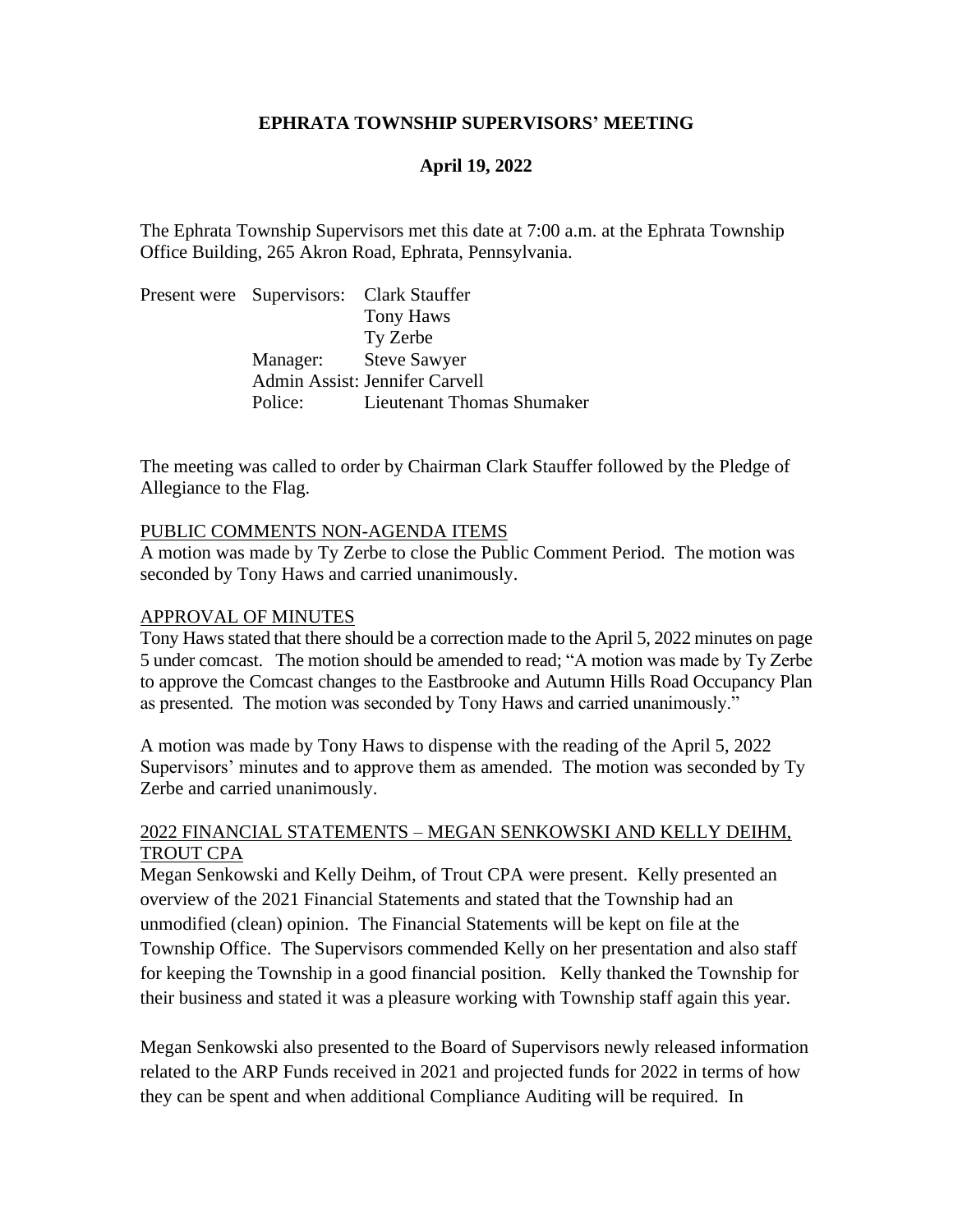addition, Megan mentioned that Trout, CPA has been reaching out to local Municipalities that are operating on an accrual basis. Megan stated that since the Township has been operating without any debt and does not plan to incur debt in the near future, Trout is recommending that the Township consider switching to a Modified Cash Basis which would reduce the time and cost of their auditing services. More information will be given to staff in the near future.

# EAST MOHLER CHURCH ROAD SUBDIVISION

Randy Dautrich of Dautrich Engineering and Developer Mark Will presented the proposed Subdivision Plan to the Board of Supervisors. The proposed project would create nine (9) single family dwelling lots on a 3.2-acre lot on the North side of East Mohler Church Road. The project would include 6'-12' of road widening on the north side of the street and include two rain gardens to control the additional storm water from the street and individual infiltration beds on each lot for the dwellings and driveways. No parking will be permitted on the north side of East Mohler Church Road across the entire frontage of the proposed lots. There was also a Speed Study completed that recommended reducing the speed limit of Mohler church Road to 25 MPH. The Board indicated their support of reducing the speed limit to 25 MPH from North State Street to North Maple Street. Randy Dautrich asked the Board if street lights would be required as part of the development. The Board was in favor of adding street lights along the new lots since sidewalk will be installed. The developer will need to contact PPL to prepare a plan showing the proposed lights. The Township would set up the billing with PPL and add the nine (9) new residents to their annual Street Light Assessment program. Randy Dautrich stated that there is one Waiver Request and they have also addressed the outstanding sewer items with Becker Engineering.

A motion was made by Ty Zerbe to approve a Waiver to Section 305 – Preliminary Plan Processing based on the Township Engineer's recommendation. The motion was seconded by Tony Haws and carried unanimously.

A motion was made by Tony Haws to approve the East Mohler Church Road Subdivision Plan conditional upon the Township Engineer's letter dated February 22, 2022. The motion was seconded by Ty Zerbe and carried unanimously.

## STAFF REPORTS

# **Police Department – Monthly Report.**

Lt. Thomas Shumaker provided the Supervisors with a summary of the calls for service within Ephrata Township for the month of March totaling 293 incidents. There were 7 arrests and 11 traffic citations. The monthly report was provided to the Township and will be kept on file in the office.

# **Manager Steve Sawyer**

• **2022 Seal Coating and Line Painting.** The Multi Municipal Bid Opening took place on April 6, 2022 at 1:00pm. The bid tabulations were prepared and submitted to the Board of Supervisors for their review prior to the meeting. Manager Sawyer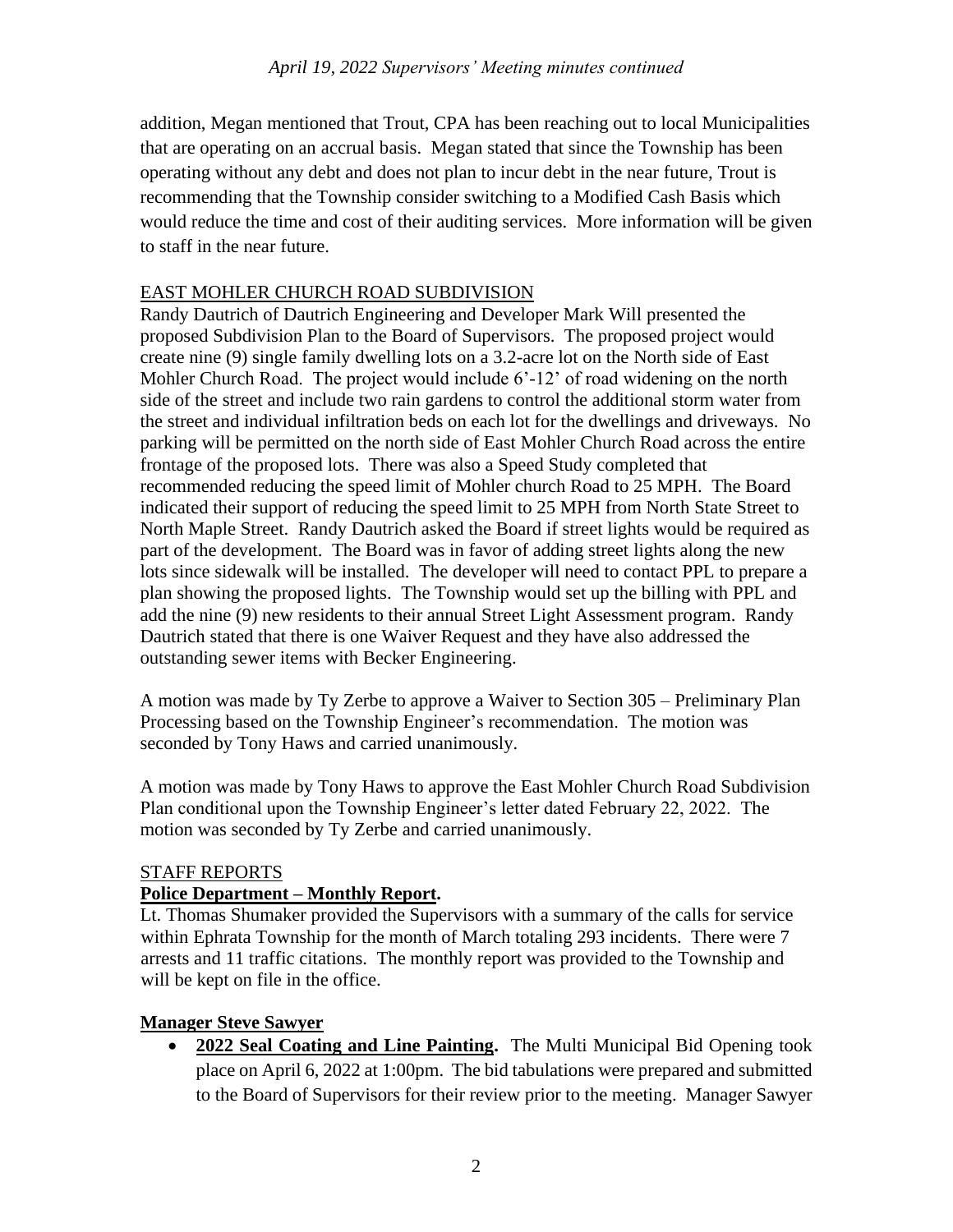### *April 19, 2022 Supervisors' Meeting minutes continued*

stated that the Township participated in the bid for  $47,000$  square yards of  $\frac{1}{2}$  seal coating and 48,000 square yards of  $\frac{1}{4}$ " seal coating. Martin Paving was the lowest bidder. The Township also participated in the bid for Double Yellow and Single White Line Painting. The lowest bidder was A-1 Traffic Control Products LLC.

A motion was made by Ty Zerbe to award the 2022 Seal Coating Bid to Martin Paving in the amount of \$69,873.50 for the ¼" Seal Coating and \$37,261.84 for the ¼" Seal Coating totaling \$107,135.34. The motion was seconded by Tony Haws and carried unanimously.

A motion was made by Tony Haws to award the 2022 Line Painting in the amount of \$26,422.64 to A-1 Traffic Control Products LLC. The motion was seconded by Ty Zerbe and carried unanimously.

• **Cocalico Creek Restoration Project.** Manager Sawyer presented the Bid Opening Results for the Cocalico Creek Restoration Project at Autumn Hills at the last Supervisors Meeting. There was only one bid received. The bid came in much higher than the estimated project cost that was created 2 years ago. The bid amount to complete the project is \$798,720.00. Jim Caldwell stated that Rettew Associates has been in contact with DCNR and were given instructions as to how to submit for additional funding but there are no guarantees if and how much extra funding will be received. Manager Sawyer reminded the Board of Supervisors that this project is the Township's mandatory MS4 Pollution Reduction Plan project that must be completed per DEP requirements. The bid was advertised that the Board would consider awarding the bid at their April 19, 2022 meeting.

A motion was made by Tony Haws to award the bid for the Cocalico Creek Restoration Project to Flyway Excavating in the amount of \$798,720.00. The motion was seconded by Ty Zerbe and carried unanimously.

• **ARP Funds.** Manager Sawyer stated that he has completed the required annual report and selected the loss revenue category which allows the ARP money to be used for any general government purpose. The total amount of funding scheduled to be received is \$1,094,108.00. To date the Township has received \$547,054.00 with the other half expected to be received in July of this year. The Township has until December 31, 2024 to spend the funds. Manager Sawyer prepared a Memorandum of possible projects to consider with the funds, but suggested waiting until the Township finds out if additional grant funds are possible for the Cocalico Creek Restoration Project.

### **Township Engineer – Jim Caldwell**

Ephrata Crossings Phase 4 – Site Inspections Traffic Signal – Rte. 322 & Pleasant Valley Denver Wholesale Foods East Mohler Church Road Subdivision